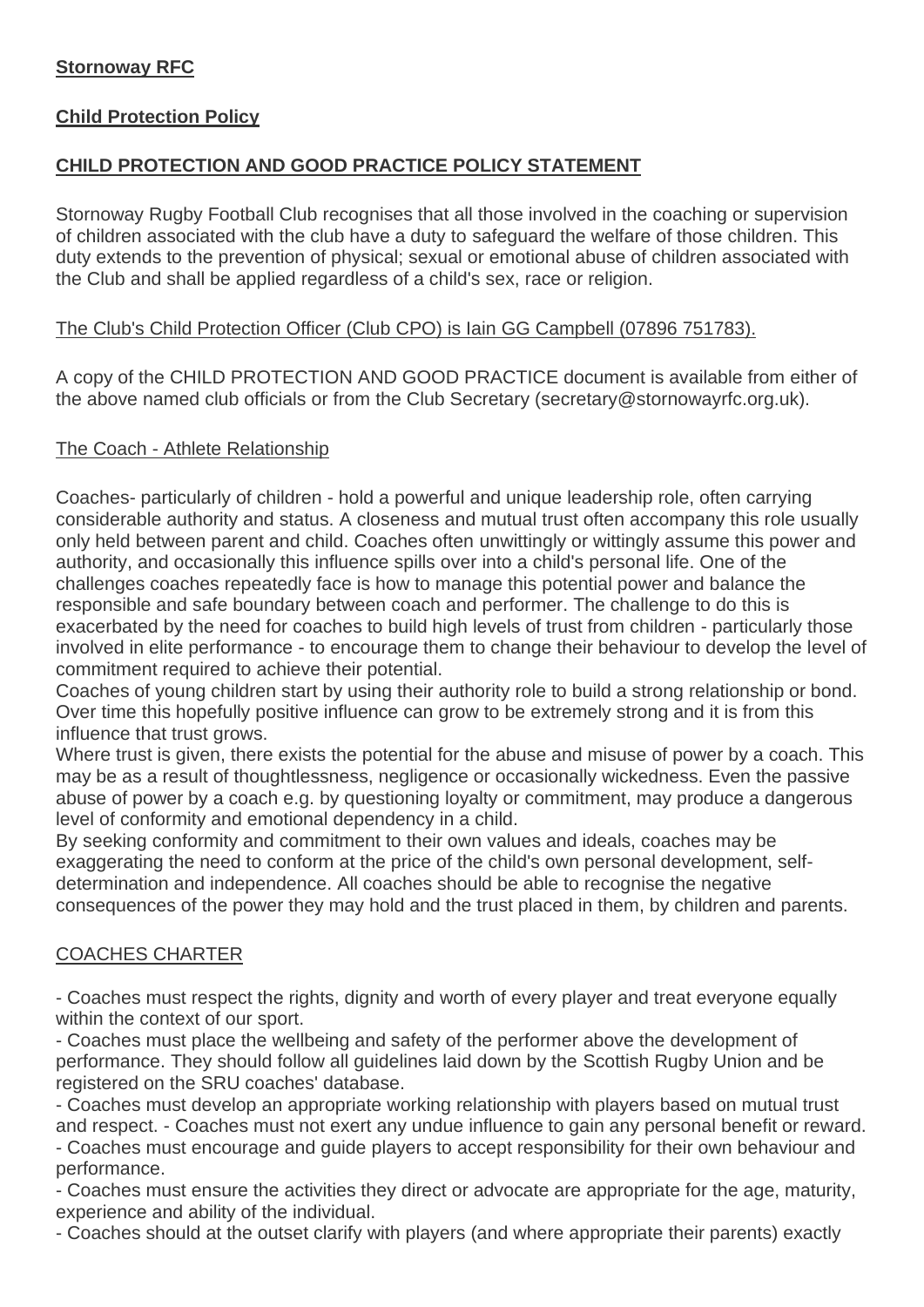what is expected of them and what players are entitled to expect of their coach.

- Coaches should co-operate fully with other specialists (e.g. other coaches, physiotherapists, club officials' etc.) in the best interest of the player.

- Coaches should always advocate the positive aspects of Rugby and never condone rule violations or the use of prohibited substances.

- Coaches must respect a player's right to his or her own personal development, independence and self-determination.

- Coaches must consistently display high standards of behaviour and appearance.

- Coaches must be prepared to complete our club's "Children's Coach Registration Form" and follow the procedures laid down by the Club.

## PROCEDURES FOR COACHES

- All coaches shall comply with the Coaches Charter.

- All coaches shall complete the Club's "Child's Coach Registration Form".

- All new coaches / organisers will be made aware of our policy on Child Protection and Good Practice.

- Coaches shall follow the guidelines issued on how to deal with the disclosure or suspicion of abuse.

- Coaches shall know who their Club Child Protection Officer is.

- All activities shall be planned to minimise situations in which abuse may occur.

- The coaches shall observe the following guides to good practice:

- Follow an open door policy in changing rooms and showers.

- Prohibit the use of camcorders and cameras in changing rooms and showers.

- Allow parents access to changing areas when appropriate.

- Do not participate in one to one coaching other than during a normal coaching session and always in the presence of other coaches and players.

- Do not allow or engage in inappropriate touching of any form.

- Do not make sexually suggestive comments about or to a child, even in fun.

- Do not refer to a child's ethnicity, religion, gender, disability, or sexuality in a way that is derogatory. Do not allow children to use inappropriate language unchallenged.

- Do not engage in sexually provocative games or horseplay.

- Do not do things of a personal nature for children that they can do for themselves.

- Immediately report incidents of inappropriate language, behaviour or abuse by another Coach.

- Immediately report incidents of inappropriate language, behaviour or abuse by a child.

- Parents shall be encouraged to attend matches and coaching sessions and to accept responsibility for ensuring their child's safety.

- A Good Conduct Guide for spectators and parents will be distributed with fixture list at the start of the season and to new members.

- A current membership list or appropriate checklist shall be available at all activities.

- An appropriate first aid kit (coaches shall not attempt to treat injuries unless qualified to do so) to be on hand at all activities.

- An Incident Book shall always be on hand to record incidents that may have repercussions for the club, coach or player.

- Whilst at coaching/ home fixtures and travelling to away fixtures etc. children will be kept under the closest supervision and, when appropriate, a "Stay Behind" coach will be nominated.

- Coaches shall not meet children away from the Rugby Club situation or meeting place without a parent or other adult being present.